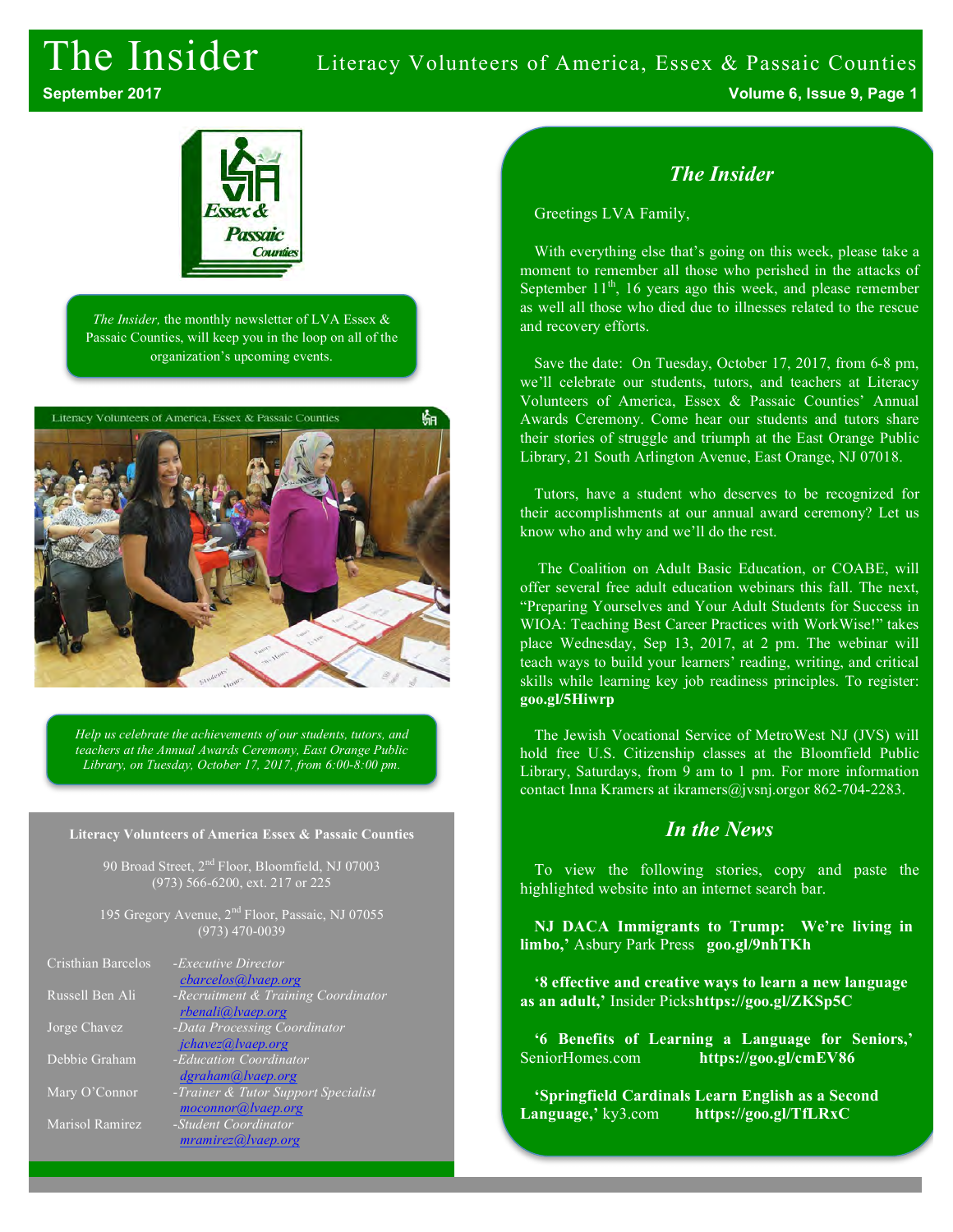# The Insider Literacy Volunteers of America, Essex & Passaic Counties





*Arianny, a basic literacy student who advanced several levels in a single year, enjoys studying Shakespeare with her tutor, David Baumbach.*

#### **Tutor Support Workshop**

"**How Understanding Personality Can Improve Your Tutoring**,"

with Stephanie Mazzeo-Caputo Bloomfield Public Library 90 Broad Street, 2nd Floor Boardroom Bloomfield, NJ 07003 Monday, September 18, 2017, 1:00-2:30 pm

"**Writing Prompts for the Classroom"** with Erik Jacobson Bloomfield Public Library (see address above) Tuesday, October 17, 2017, 1:00-2:30 pm

## **Tutor Training Workshops**

#### **Montclair Public Library**

by Mary Kao 50 South Fullerton Avenue Montclair, NJ 07042 Saturdays, 12:15-3:45 pm October 7, 14, 21, 28, & November 4, 2017

#### **Hilton Branch, Maplewood Memorial Library**

by Mary O'Connor 1688 Springfield Avenue Maplewood, NJ 07040 Mondays and Thursdays, 1:00-4:00 pm October 23, 26, 30, November 2, 6, & 9, 2017

#### *Getting to Know Us*

#### **Arianny, LVA student**

William Shakespeare's Sonnet 18 is laden with metaphors and personification in just 14 lines of text. sUnlocking its meaning is enough to give a novice literacy student a migraine, but Arianny sees only beauty in this poem, one of Shakespeare's best known works.

And it doesn't hurt to have a tutor who shares her love of literature.

"Now I have somebody that can explain its deeper meaning to me," Arianny, an LVA student, said of her tutor, David Baumbach, and the sonnet.

In only a year of study, "Ari,' as she is known by friends and family, has advanced several stages, progressing from the level of an ESOL student to that of a basic literacy learner. David and Ari work on standard educational materials that review vocabulary, grammar, and pronunciation, but David has also added materials that he believes have "an intellectual bent." They include "A Small, Good Thing" a short story by Raymond Carver, as well as Sonnet 18.

On a recent weekday, Ari sat down with us at the Bloomfield Public Library, and spoke about her hometown of Sosua, a small beachfront city and tourist haven on the north coast of the Dominican Republic, and her new life in New Jersey.

"I think Sosua beaches are the best," said Ari, flashing a brilliant smile as she described her hometown. "It is warm, has beautiful trees, and there is always a breeze. I love to stroll along the shore. I think the special connection that I have with the beach is that it was close by and we could grow there."

She was also something of a star gazer at home, she acknowledged, taking time to appreciate the stars in the sky during nightly walks home from a technical college, where she studied psychology. "Here in New Jersey it is difficult because the sky doesn't get that dark," Ari noted.

When she's not studying hard, you might find Ari in her own yard, celebrating summer with family and friends.

"We play music like bachata, merengue and reggaeton," she said. "We dance in the backyard and dancing spills out into the living room also. Everybody likes to dance and have fun."

#### *Literacy opens a wide door to life. Help us keep that door open with your donation!*

*Thanks in large part to you, we are able to aid hundreds of students each year. Please continue your efforts to improve the lives of others by giving the gift of literacy. You can contribute through our website* – http://www.lvanewark.org/donatetolva/ *or by mailing us a check.*